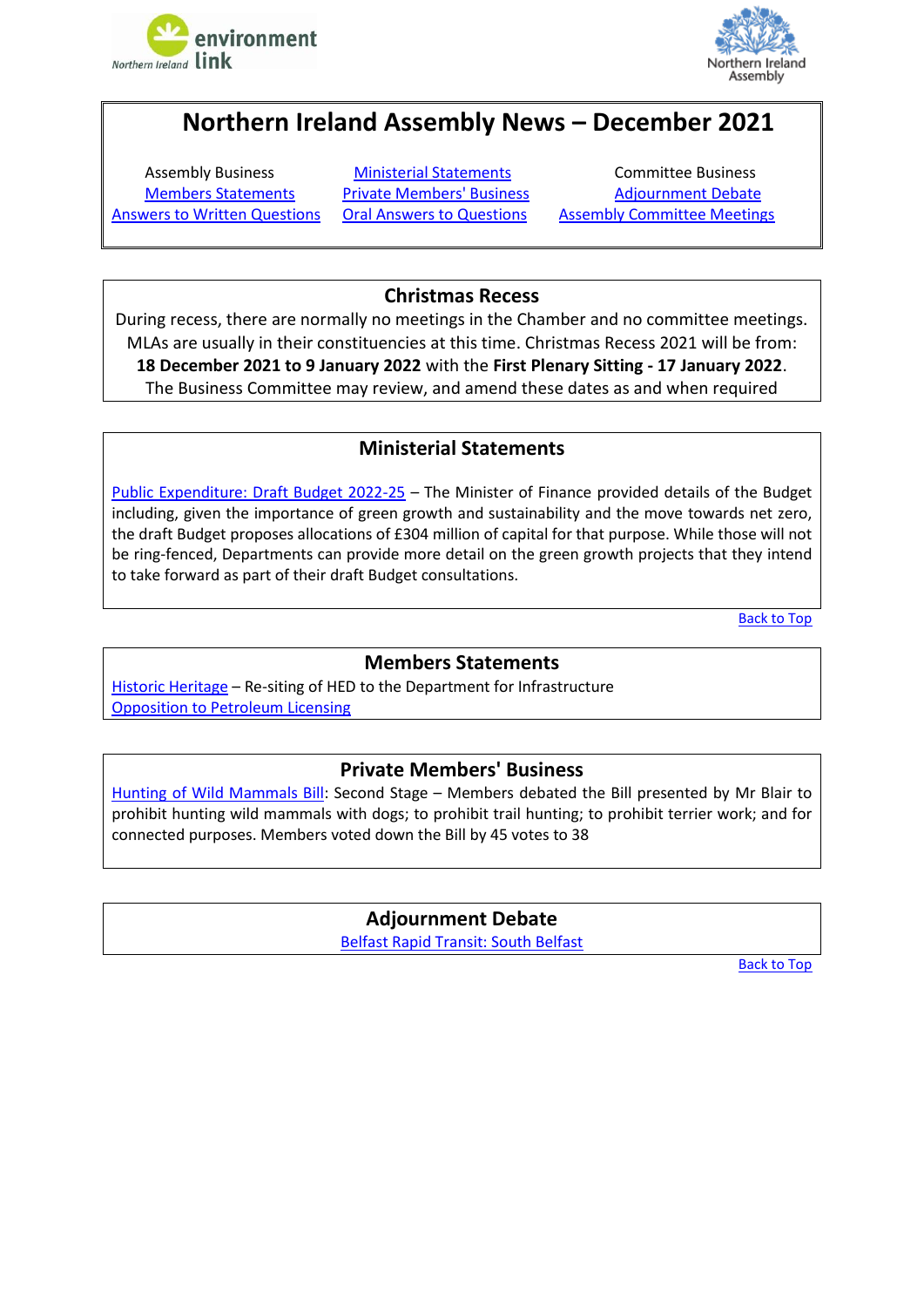



#### **Answers to Written Questions**

#### **Minister of Agriculture, Environment and Rural Affairs**

<span id="page-1-0"></span>Area of NI peatlands that could be restored [and estimated impact on atmospheric carbon](http://aims.niassembly.gov.uk/questions/printquestionsummary.aspx?docid=359661) [Update on organic farming](http://aims.niassembly.gov.uk/questions/printquestionsummary.aspx?docid=359664) [Timetable for the development of a fisheries policies in line with the UK Fisheries Act 2020](http://aims.niassembly.gov.uk/questions/printquestionsummary.aspx?docid=357268)

[Departmental reforestation work](http://aims.niassembly.gov.uk/questions/printquestionsummary.aspx?docid=356329)

[Methane Emissions in NI](http://aims.niassembly.gov.uk/questions/printquestionsummary.aspx?docid=357640)

Update - [Clean Air Strategy for Northern Ireland](http://aims.niassembly.gov.uk/questions/printquestionsummary.aspx?docid=358737)

Legislative provisions relevant to [DAERA which have been approved](http://aims.niassembly.gov.uk/questions/printquestionsummary.aspx?docid=359163) for more than six months of [which commencement orders have not been made](http://aims.niassembly.gov.uk/questions/printquestionsummary.aspx?docid=359163)

[Assessment of the outcome of the 26th UN Climate Change](http://aims.niassembly.gov.uk/questions/printquestionsummary.aspx?docid=359748) Conference of the Parties

Departmental efforts to [raise public awareness of the threats to biodiversity](http://aims.niassembly.gov.uk/questions/printquestionsummary.aspx?docid=359776)

**Minister of Education**

[Transformation of school curriculum to deliver awareness,](http://aims.niassembly.gov.uk/questions/printquestionsummary.aspx?docid=358314) skills and knowledge to meet future [environmental needs](http://aims.niassembly.gov.uk/questions/printquestionsummary.aspx?docid=358314)

**Minister for Infrastructure**

[River Faughan: Non-compliance with the Aarhus Convention as contained in UN](http://aims.niassembly.gov.uk/questions/printquestionsummary.aspx?docid=360457) communication [Coastal warning system for bathers and sea-sports enthusiasts to inform them of sewage discharges](http://aims.niassembly.gov.uk/questions/printquestionsummary.aspx?docid=360235)  [Assisting greenway projects funded by the SEUPB](http://aims.niassembly.gov.uk/questions/printquestionsummary.aspx?docid=358847) [Effectiveness of the Planning Act and historical mineral licences](http://aims.niassembly.gov.uk/questions/printquestionsummary.aspx?docid=358686)

**The Executive Office**

<span id="page-1-1"></span>[Citizens' Assembly, as committed to in New Decade, New Approach](http://aims.niassembly.gov.uk/questions/printquestionsummary.aspx?docid=360677)

[Back to Top](#page-0-4)

#### **Oral Answers to Questions**

**Assembly Commission**

[Parliament Buildings: Green Energy](http://aims.niassembly.gov.uk/officialreport/report.aspx?&eveDate=2021-12-07&docID=359907#AQO%202884/17-22)

**Minister for the Economy**

[Petroleum Licences: Environmental Factors](http://aims.niassembly.gov.uk/officialreport/report.aspx?&eveDate=2021-12-06&docID=359906#AQO%202837/17-22) [Energy Strategy: Update](http://aims.niassembly.gov.uk/officialreport/report.aspx?&eveDate=2021-12-06&docID=359906#AQO%202838/17-22)

**Minister of Finance**

[Fuel Poverty](http://aims.niassembly.gov.uk/officialreport/report.aspx?&eveDate=2021-12-07&docID=359907#AQO%202868/17-22)

**Minister for Infrastructure**

Cycle Schemes – [Separation of Cyclists and Pedestrians](http://aims.niassembly.gov.uk/officialreport/report.aspx?&eveDate=2021-12-14&docID=360943#AQO%202921/17-22)

[Regional Strategic Transport Network Transport Plan](http://aims.niassembly.gov.uk/officialreport/report.aspx?&eveDate=2021-12-14&docID=360943#AQO%202925/17-22)

Update - [A5 western transport corridor](http://aims.niassembly.gov.uk/officialreport/report.aspx?&eveDate=2021-12-14&docID=360943#AQO%202926/17-22)

[Back to Top](#page-0-4)